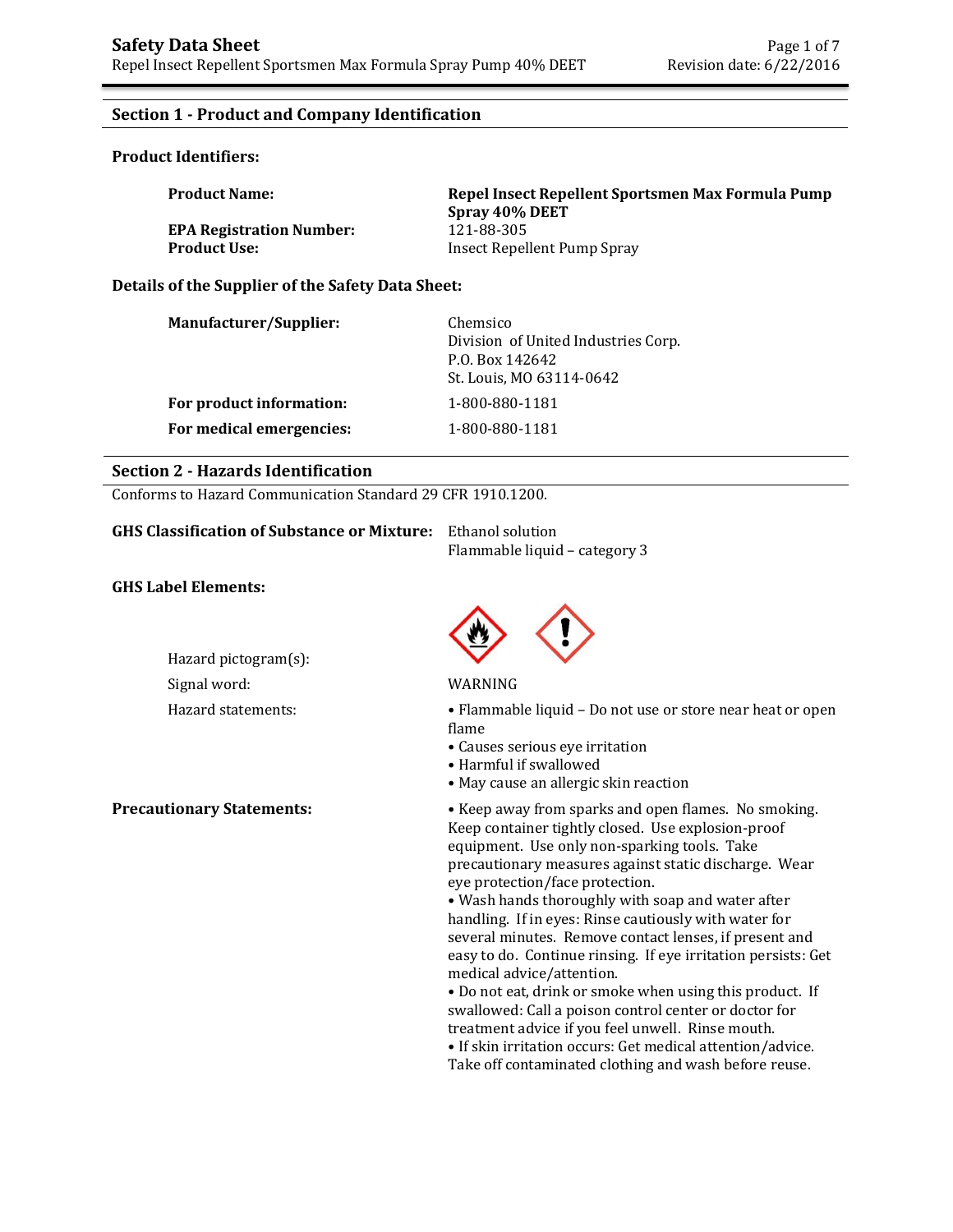# **Section 3 - Composition / Information on Ingredients**

| <b>Chemical Name</b>           | CASH     | <b>Weight Percent</b> |
|--------------------------------|----------|-----------------------|
| DEET (N,N-diethyl-m-toluamide) | 134-62-3 | 40.0%                 |
| Ethanol                        | 64-17-5  | 32.0%                 |

Note: Ingredients not identified are proprietary or non-hazardous. Values are not product specifications.

# **Section 4 - First Aid Measures**

| Eye contact:           | Hold eye open and rinse slowly and gently with water for<br>15-20 minutes. Remove contact lenses, if present, after the<br>first 5 minutes, then continue rinsing. Call a poison control<br>center or doctor for treatment advice.                                        |
|------------------------|---------------------------------------------------------------------------------------------------------------------------------------------------------------------------------------------------------------------------------------------------------------------------|
| Skin contact:          | After returning indoors, wash treated skin with soap and<br>water. Discontinue product use if irritation or rash occurs.                                                                                                                                                  |
| Inhalation:            | No special requirements                                                                                                                                                                                                                                                   |
| Ingestion:             | Call a poison control center or doctor immediately for<br>treatment advice. Have person sip a glass of water if able<br>to swallow. Do not induce vomiting unless told to do so by<br>a poison control center or doctor. Do not give anything to<br>an unconscious person |
| Notes to physician:    | None                                                                                                                                                                                                                                                                      |
| <b>General advice:</b> | If you feel unwell, seek medical advice (show the label<br>where possible). Ensure that medical personnel are aware<br>of the material(s) involved, and take precautions to protect<br>themselves. Keep out of reach of children.                                         |

# **Section 5 - Fire Fighting Measures**

| <b>Flammable properties:</b>                   | Flammable liquid - category 3. Flashpoint 85 F.                                                                                                                                                                                                                                                   |
|------------------------------------------------|---------------------------------------------------------------------------------------------------------------------------------------------------------------------------------------------------------------------------------------------------------------------------------------------------|
| Suitable extinguishing media:                  | Water fog, alcohol resistant foam, CO <sub>2</sub> , dry chemical                                                                                                                                                                                                                                 |
| Unsuitable extinguishing media:                | Not available                                                                                                                                                                                                                                                                                     |
| Specific hazards arising from the<br>chemical: | Flammable liquid. Vapors are heavier than air and may<br>travel to a source of ignition and flash back. Liquid run-off<br>to sewers may create fire/explosion hazard. Container<br>may melt and leak in heat of fire. Do not allow run-off<br>from firefighting to enter drains or water courses. |
| Protective equipment for firefighters:         | Firefighters should wear full protective clothing including<br>self-contained breathing apparatus.                                                                                                                                                                                                |
| Hazardous combustion products:                 | None known                                                                                                                                                                                                                                                                                        |
| Sensitivity to mechanical impact:              | None known                                                                                                                                                                                                                                                                                        |
| <b>Explosion data:</b>                         | Not available                                                                                                                                                                                                                                                                                     |
| Sensitivity to static discharge:               | Not available                                                                                                                                                                                                                                                                                     |
| <b>Personal precautions:</b>                   | Keep unnecessary personnel away. Do not touch or walk<br>through spilled material. Do not touch damaged containers<br>or spilled material unless wearing appropriate protective<br>clothing. Keep people away from and upwind of spill/leak.                                                      |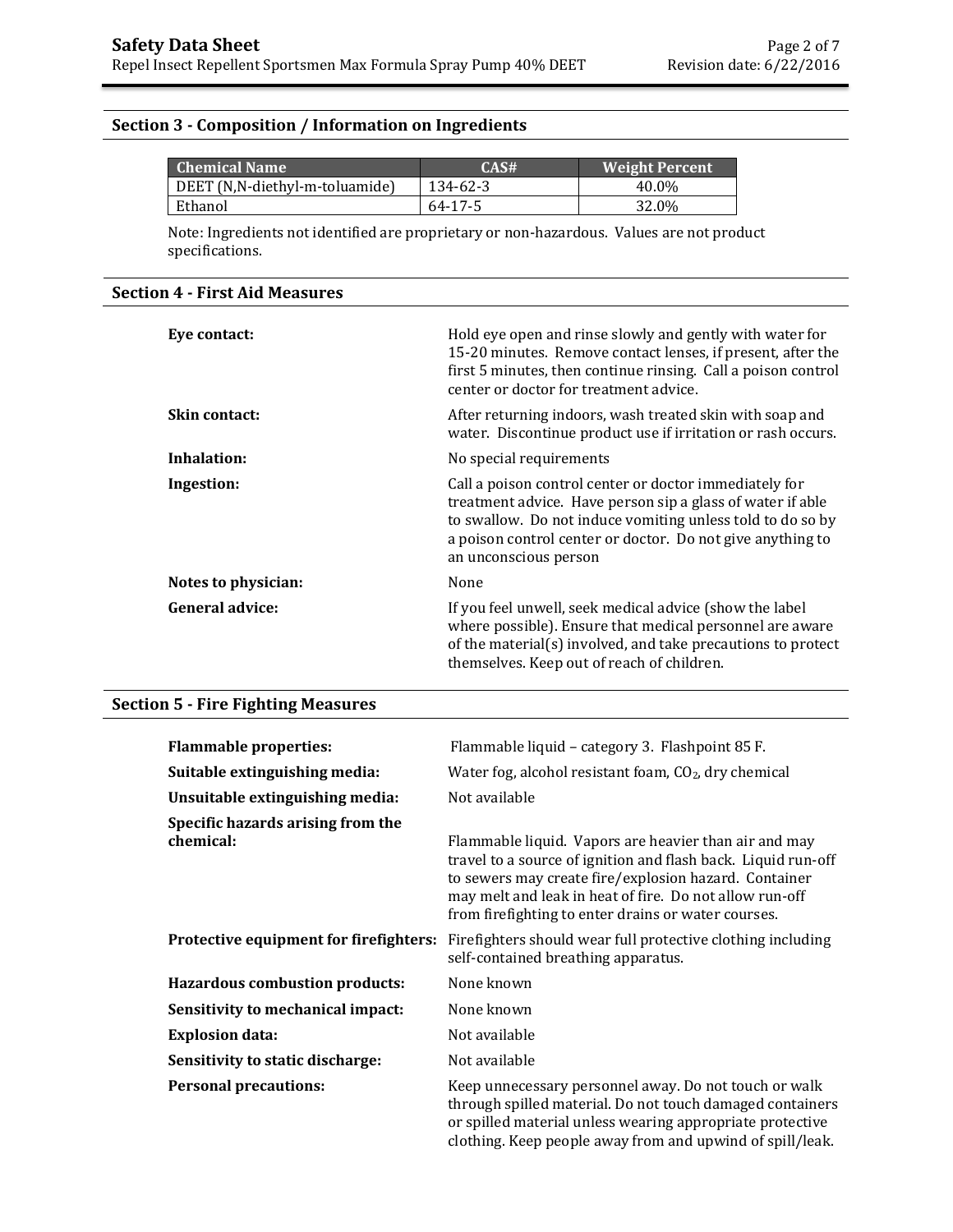# **Section 6 - Accidental Release Measures**

| <b>Personal precautions:</b>            | Remove all sources of ignition. Beware of vapors<br>accumulating to form explosive concentrations. Vapors<br>can accumulate in low areas. Wear personal protective<br>equipment. Wash thoroughly after handling.                                                                                                                                                                                                                                        |
|-----------------------------------------|---------------------------------------------------------------------------------------------------------------------------------------------------------------------------------------------------------------------------------------------------------------------------------------------------------------------------------------------------------------------------------------------------------------------------------------------------------|
| For emergency responders:               | If specialized clothing is required to deal with the spillage,<br>take note of any information in Section 8 on suitable and<br>unsuitable materials.                                                                                                                                                                                                                                                                                                    |
| <b>Environmental precautions:</b>       | Avoid dispersal of spilled material and runoff and contact<br>with soil, waterways, drains and sewers.                                                                                                                                                                                                                                                                                                                                                  |
| <b>Methods for containment and</b>      |                                                                                                                                                                                                                                                                                                                                                                                                                                                         |
| cleaning up:                            | Stop leak if without risk. Move containers from spill area.<br>Before attempting clean up, refer to hazard data given<br>above. Small spills may be absorbed with earth, sand or<br>absorbent material swept up and placed in suitable,<br>covered, and labeled containers. Prevent large spills from<br>entering sewers or waterways. Contact emergency<br>services and supplier for advice. Never return spills in<br>original containers for re-use. |
| <b>Section 7 - Handling and Storage</b> |                                                                                                                                                                                                                                                                                                                                                                                                                                                         |
| <b>Precautions for safe handling:</b>   | Put on appropriate personal protective equipment.<br>Flammable liquid - keep away from sources of ignition.<br>Take measures to prevent the buildup of electrostatic<br>charge.                                                                                                                                                                                                                                                                         |
| Storage:                                | Store product in a cool, dry place, out of reach of children.<br>Keep container closed when not in use. Keep away from<br>food, drink and animal feedingstuffs. Keep tightly closed.<br>Non-refillable container. Do not reuse or refill this<br>container. Place in trash or offer for recycling if available.                                                                                                                                         |

# **Section 8 - Exposure Controls / Personal Protection**

## **Exposure guidelines:**

| <b>Components with Occupational Exposure Limits</b> |            |                                    |      |                  |                        |                    |      |
|-----------------------------------------------------|------------|------------------------------------|------|------------------|------------------------|--------------------|------|
|                                                     |            |                                    |      |                  | <b>Exposure Limits</b> |                    |      |
|                                                     |            | <b>OSHA PEL</b>                    |      | <b>ACGIH TLV</b> |                        | <b>SupplierOEL</b> |      |
| <b>Chemical name</b>                                |            | $mg/m^3$<br>$mg/m^3$<br>ppm<br>ppm |      |                  | ppm                    | $mg/m^3$           |      |
| DEET (N,N-diethyl-m-toluamide)                      | <b>TWA</b> | None                               |      | None             |                        |                    | None |
| Ethanol                                             | TWA        | 1000                               | 1900 | 1000             |                        | 1000               | 1900 |

**Engineering controls:** General ventilation normally adequate.

# **Personal protective equipment:**

| Eye/Face protection:           | During application, prevent entry into eyes. Wear safety<br>glasses with side shields if using in large applications. |
|--------------------------------|-----------------------------------------------------------------------------------------------------------------------|
| Skin and body protection:      | After returning indoors, wash treated skin with soap and<br>water.                                                    |
| <b>Respiratory protection:</b> | Where exposure guideline levels may be exceeded, use an<br>approved NIOSH respirator.                                 |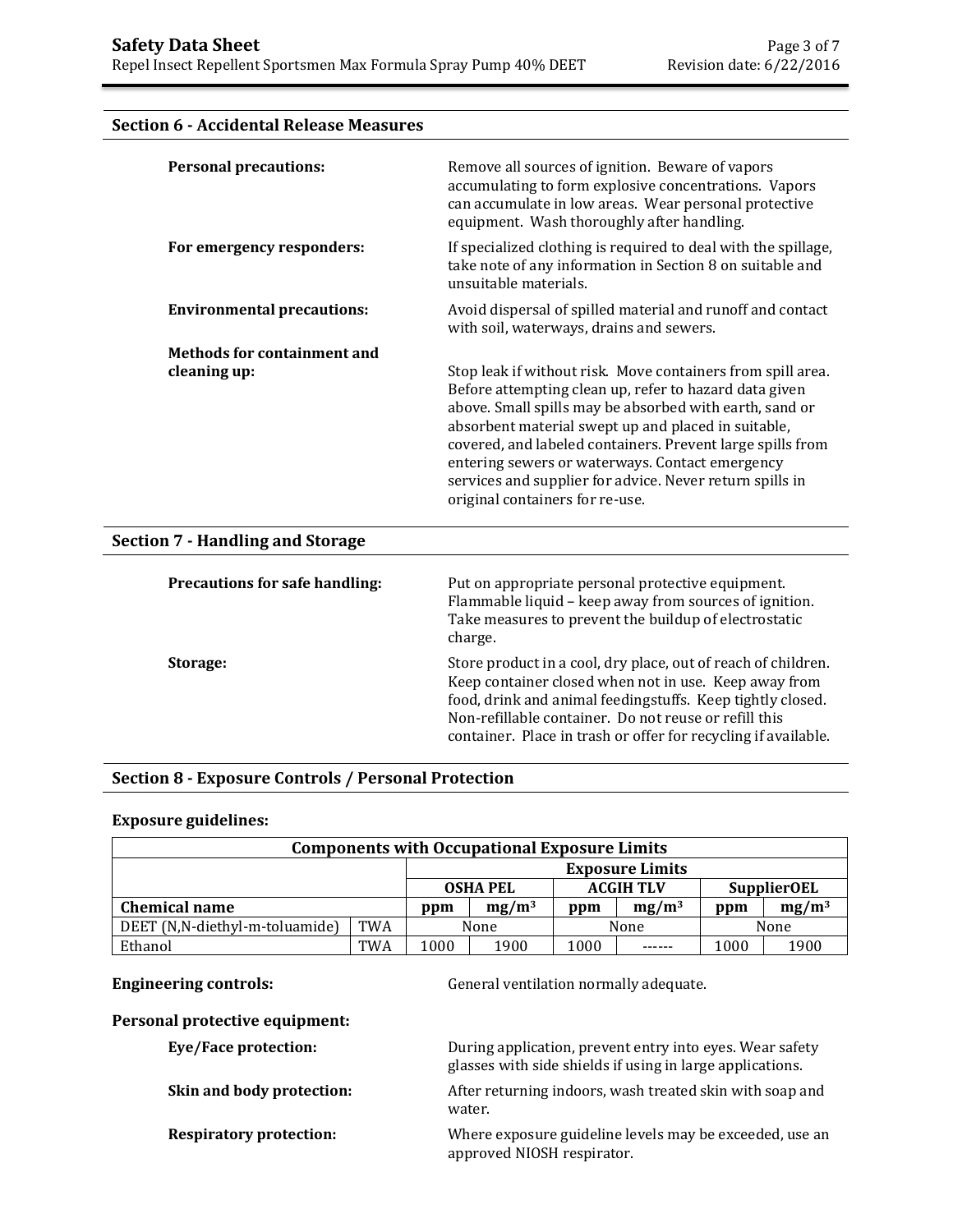**General hygiene considerations:** Handle in accordance with good industrial hygiene and safety practice. When using, do not eat or drink. Wash hands before breaks and immediately after handling the product.

|  |  | <b>Section 9 - Physical &amp; Chemical Properties</b> |  |
|--|--|-------------------------------------------------------|--|
|--|--|-------------------------------------------------------|--|

| Appearance:                       | Clear                       |
|-----------------------------------|-----------------------------|
| Color:                            | Light yellow to water-white |
| <b>Physical state:</b>            | Liquid                      |
| Odor:                             | Alcohol                     |
| Odor threshold:                   | No data available           |
| pH:                               | 7.5                         |
| <b>Melting point:</b>             | No data available           |
|                                   |                             |
| Freezing point:                   | No data available           |
| <b>Boiling point:</b>             | No data available           |
| <b>Flash point:</b>               | $85^{\circ}$ F              |
| <b>Evaporation rate:</b>          | No data available           |
| Flammability limits in air,       |                             |
| lower, % by volume:               | No data available           |
| Flammability limits in air,       |                             |
| upper, % by volume:               | No data available           |
| Vapor pressure:                   | No data available           |
| Vapor density:                    | No data available           |
| Relative density @ 20°C:          | 0.940                       |
| <b>Octanol/water coefficient:</b> | No data available           |
| Auto-ignition temperature:        | No data available           |
| <b>Decomposition temperature:</b> | No data available           |
| Solubility:                       | Miscible in water           |
| % Volatile organic compounds:     | 32                          |
|                                   |                             |

# **Section 10 - Chemical Stability & Reactivity Information**

## **Reactivity**

|       | <b>Conditions to avoid:</b>                | Do not mix with other chemicals.             |
|-------|--------------------------------------------|----------------------------------------------|
|       | Incompatible materials:                    | Oxidizers                                    |
|       | <b>Chemical stability</b>                  |                                              |
|       | <b>Product stability:</b>                  | Stable under recommended storage conditions. |
| Other |                                            |                                              |
|       | Hazardous decomposition products:          | None known                                   |
|       | <b>Possibility of hazardous reactions:</b> | Hazardous polymerization does not occur.     |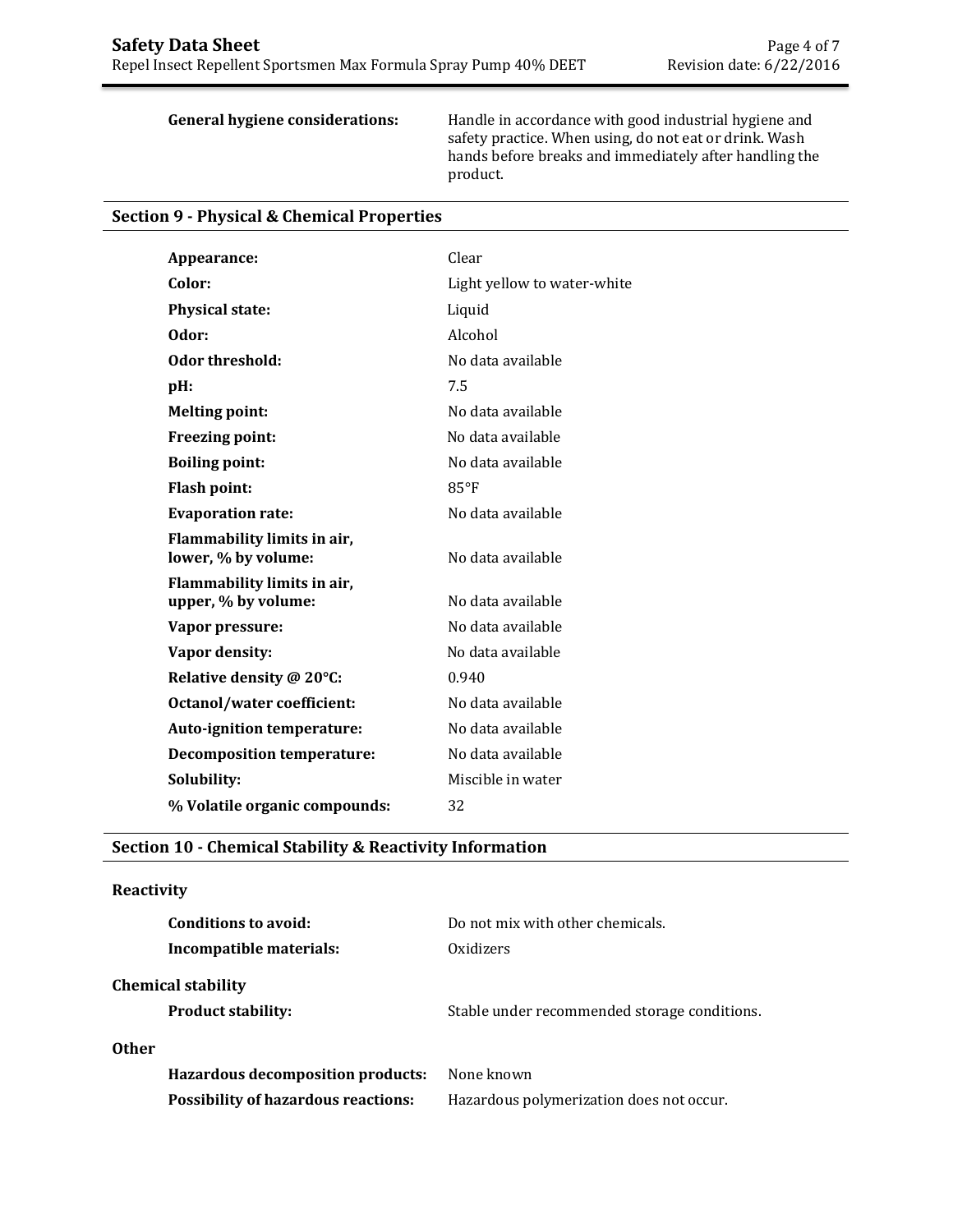# **Section 11 - Toxicological Information**

| Primary eye irritation:         | Causes substantial but temporary eye injury (EPA tox.<br>category II) |
|---------------------------------|-----------------------------------------------------------------------|
| <b>Primary skin irritation:</b> | Non-irritating (EPA tox. category IV)                                 |
| Acute dermal:                   | $LD_{50}$ > 5000 mg/kg (EPA category IV)                              |
| Acute inhalation:               | $LC_{50} > 2$ mg/L (EPA tox. category IV)                             |
| Acute oral:                     | $LD_{50}$ > 3000 mg/kg (EPA tox. category III)                        |
| Sensitization:                  | May cause allergic reaction after repeated contact.                   |
| <b>Chronic effects:</b>         | No data available                                                     |
| Carcinogenicity:                | No data available                                                     |
| Mutagenicity:                   | No data available                                                     |
| <b>Reproductive effects:</b>    | No data available                                                     |
| Teratogenicity:                 | No data available                                                     |
| <b>Ecotoxicity:</b>             | No data available                                                     |

# **Section 12 - Ecological Information**

| <b>Environmental effects:</b>     | No data available |
|-----------------------------------|-------------------|
| <b>Aquatic toxicity:</b>          | None              |
| Persistence / degradability:      | No data available |
| Bioaccumulation / accumulation:   | No data available |
| <b>Partition coefficient:</b>     | No data available |
| Mobility in environmental media:  | No data available |
| <b>Chemical fate information:</b> | No data available |

# **Section 13 - Disposal Considerations**

| Waste codes:                            | Not available                                          |
|-----------------------------------------|--------------------------------------------------------|
| <b>Disposal instructions:</b>           | Dispose in accordance with all applicable regulations. |
| Waste from residues/unused<br>products: | Not available                                          |
| Contaminated packaging:                 | Not available                                          |

# **Section 14 - Transportation Information**

| U.S. Department of Transportation<br>(DOT): | Ethanol Solution, 3, UN-1170, PG-III |
|---------------------------------------------|--------------------------------------|
| IATA:                                       | Ethanol Solution, 3, UN-1170, PG-III |
| IMDG:                                       | Ethanol Solution, 3, UN-1170, PG-III |

# **Section 15 - Regulatory Information**

**29 CFR 1910.1200 hazardous chemical Occupational Safety and Health Administration (OSHA) :** No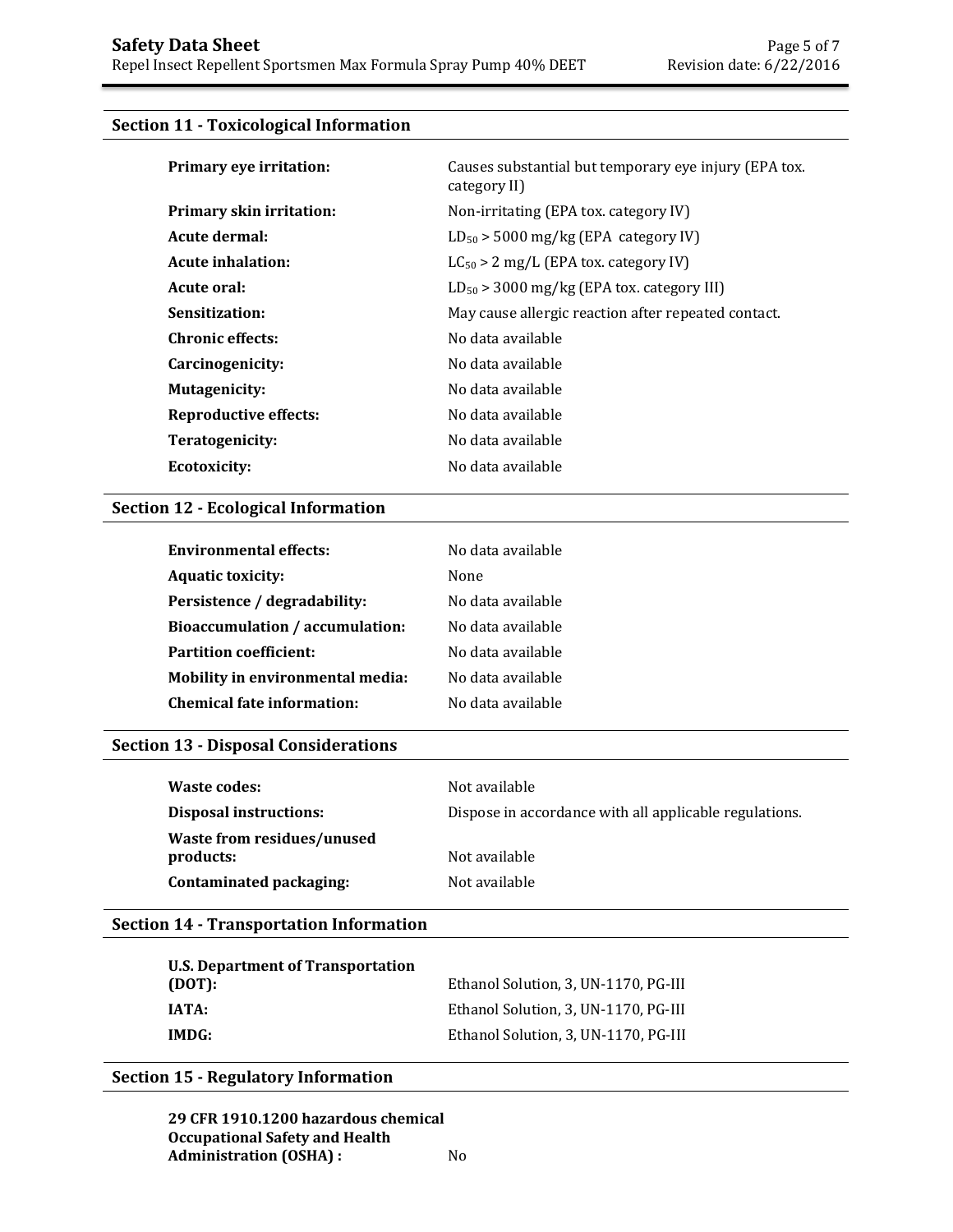| quantity:                     | <b>CERCLA (Superfund) reportable</b>                                                                                                                                                                                                                                                                                                                                                                                                                                                                                                                                                                                                                                                                                            | Not available                                                                                                                                                                                                                                                                                                                                                                                                         |
|-------------------------------|---------------------------------------------------------------------------------------------------------------------------------------------------------------------------------------------------------------------------------------------------------------------------------------------------------------------------------------------------------------------------------------------------------------------------------------------------------------------------------------------------------------------------------------------------------------------------------------------------------------------------------------------------------------------------------------------------------------------------------|-----------------------------------------------------------------------------------------------------------------------------------------------------------------------------------------------------------------------------------------------------------------------------------------------------------------------------------------------------------------------------------------------------------------------|
| <b>Hazard categories</b>      |                                                                                                                                                                                                                                                                                                                                                                                                                                                                                                                                                                                                                                                                                                                                 |                                                                                                                                                                                                                                                                                                                                                                                                                       |
|                               |                                                                                                                                                                                                                                                                                                                                                                                                                                                                                                                                                                                                                                                                                                                                 | <b>Superfund Amendments and Reauthorization Act of 1986 (SARA):</b>                                                                                                                                                                                                                                                                                                                                                   |
| Fire Hazard                   | Immediate Hazard<br>Delayed Hazard<br>Pressure Hazard<br>Reactivity Hazard                                                                                                                                                                                                                                                                                                                                                                                                                                                                                                                                                                                                                                                      | N <sub>0</sub><br>N <sub>0</sub><br>N <sub>0</sub><br>N <sub>0</sub><br>No.                                                                                                                                                                                                                                                                                                                                           |
| Substance:                    | <b>Section 302 extremely hazardous</b>                                                                                                                                                                                                                                                                                                                                                                                                                                                                                                                                                                                                                                                                                          | No                                                                                                                                                                                                                                                                                                                                                                                                                    |
|                               | Section 311 hazardous chemical:                                                                                                                                                                                                                                                                                                                                                                                                                                                                                                                                                                                                                                                                                                 | No                                                                                                                                                                                                                                                                                                                                                                                                                    |
| <b>Clean Air Act (CAA):</b>   |                                                                                                                                                                                                                                                                                                                                                                                                                                                                                                                                                                                                                                                                                                                                 | Not Available                                                                                                                                                                                                                                                                                                                                                                                                         |
| <b>Clean Water Act (CWA):</b> |                                                                                                                                                                                                                                                                                                                                                                                                                                                                                                                                                                                                                                                                                                                                 | Not Available                                                                                                                                                                                                                                                                                                                                                                                                         |
| <b>State regulations:</b>     |                                                                                                                                                                                                                                                                                                                                                                                                                                                                                                                                                                                                                                                                                                                                 | None                                                                                                                                                                                                                                                                                                                                                                                                                  |
| <b>FIFRA labeling:</b>        |                                                                                                                                                                                                                                                                                                                                                                                                                                                                                                                                                                                                                                                                                                                                 | This chemical is a pesticide product registered by the Environmental Protection<br>Agency and is subject to certain labeling requirements under federal pesticide law.<br>These requirements differ from the classification criteria and hazard information<br>required for safety data sheets, and for workplace non-pesticide chemicals.<br>Following is the hazard information as required on the pesticide label: |
| Signal word:                  | WARNING                                                                                                                                                                                                                                                                                                                                                                                                                                                                                                                                                                                                                                                                                                                         |                                                                                                                                                                                                                                                                                                                                                                                                                       |
| Precautionary<br>statements:  | Causes substantial but temporary eye injury. Harmful if swallowed. Do not get in<br>eyes. Use of this product may cause skin reactions in rare cases. Wash treated<br>clothing before wearing it again. Wash hands before eating, drinking, chewing gum,<br>using tobacco or using the toilet. Wash hands thoroughly with soap and water after<br>handling and before eating, drinking, chewing gum or using tobacco.<br>COMBUSTIBLE. Do not use or store near heat or open flame.                                                                                                                                                                                                                                              |                                                                                                                                                                                                                                                                                                                                                                                                                       |
| <b>Notification status:</b>   | All ingredients of this product are listed or are excluded from listing on the U.S.<br>Toxic Substances Control Act (TSCA) Chemical Substance Inventory.                                                                                                                                                                                                                                                                                                                                                                                                                                                                                                                                                                        |                                                                                                                                                                                                                                                                                                                                                                                                                       |
| California Prop. 65:          | This product does not contain any chemicals known to the state of California to<br>cause cancer, birth defects or any other reproductive harm.                                                                                                                                                                                                                                                                                                                                                                                                                                                                                                                                                                                  |                                                                                                                                                                                                                                                                                                                                                                                                                       |
| Disclaimer:                   | Information contained herein was obtained from sources considered technically<br>accurate and reliable. While every effort has been made to ensure full disclosure of<br>product hazards, in some cases data is not available and is so stated. Since<br>conditions of actual product use are beyond control of the supplier, it is assumed<br>that users of this material have been fully trained according to the requirements of<br>all applicable legislation and regulatory instruments. No warranty, expressed or<br>implied, is made and supplier will not be liable for any losses, injuries or<br>consequential damages which may result from the use of or reliance on any<br>information contained in this document. |                                                                                                                                                                                                                                                                                                                                                                                                                       |

# **SECTION 16 - OTHER INFORMATION**

**Formula number(s):** 21-0811

HMIS ratings: The alth Hazard 2 Fire Hazard 3 Reactivity 0 **Item number(s):** HG-24101; HG-34101; HG-84101; HG-94095; HG-94101